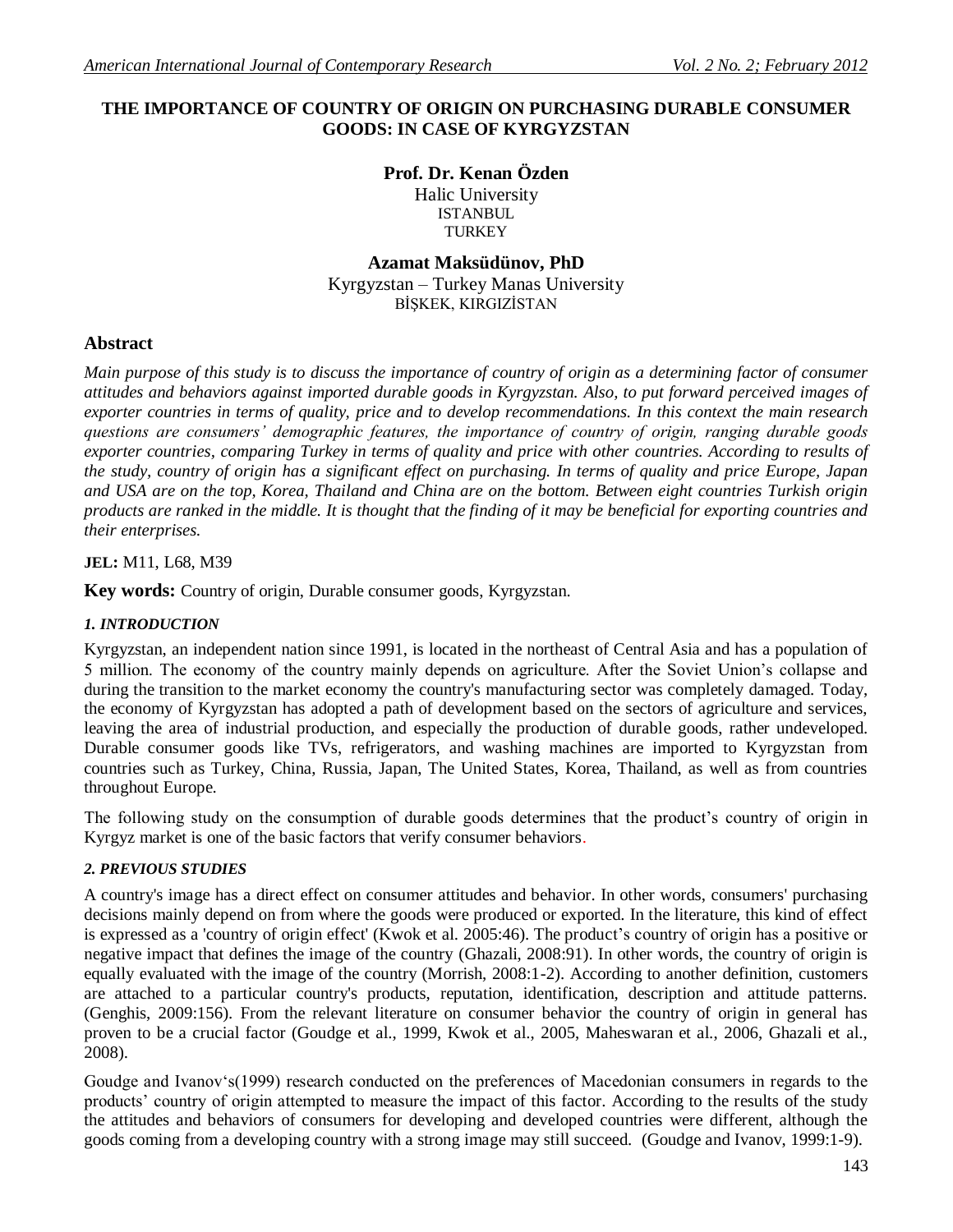Naturally, the country of origin is not the only factor influencing the buying behavior of consumers. A second study (Kwok et al., )(2005) was conducted in China on the impact of products' country of origin on consumer behavior. The aim of the study was to determine the effect of the country of origin of food products for local and foreign brands in China. According to the results of the study, Chinese consumers prefer foreign brands to domestic brands. Another study was conducted by Maheswaran (2006) in Southeast Asia on the Japanese market in order to determine the importance of country of origin in the consumption of goods. One more study was conducted by Ghazali and others (2008) to examine the perceptions of Malaysian consumers in regards to a product's country of origin. The result of the research showed Malaysian consumers give priority to properties such as the quality and the price of goods more than the country of origin of the product.

In 2009 a Turkish study was conducted by Gengiz which analyzed the consumer's buying preferences in order to determine the importance of the factors affecting the choice between domestic and foreign products. The study proved the importance of a product's country of origin in relation to consumer preferences. As can be seen, the product's country of origin has a significant impact on consumer behavior. Although the number of studies is limited on the subject, the first research on this issue in Kyrgyzstan was carried out by Balyemez et al., (2005). In the mentioned study, Turkish, American and European products were examined to understand the expression "country of origin effect" in Kyrgyzstan in terms of how it is perceived and tried to expose the effects of purchasing. According to the research, Kyrgyz consumers prefer American and European goods to Turkish goods. The Kyrgyz consumer's confidence in Turkish goods has only recently started to develop (Balyemez et al. 2005). Another study on this subject by Oktay (2006), although not directly related to the topic, aims to explore the factors affecting Kyrgyz consumers' preferences in clothing. According to the survey, consumers greatly prefer imported products, but as the quality of domestic product is improved, consumer's preferences may change.

# *3. OBJECTIVES OF THE RESEARCH*

The purpose of this study is to determine the effect of the product's country of origin on consumers' attitudes and behaviors in relation to durable goods imported from different countries into Kyrgyzstan, and to examine the perceived quality and price in terms of countries and the proposals put forward to improve their image. Subobjectives of the research in this direction are as follows:

- 1. To show the demographics of consumers in the durable consumer goods market.
- 2. To emphasize the importance of the country of origin factor in the purchasing of durable consumer goods.
- 3. To make a list of countries exporting goods to Kyrgyzstan according to their perceived image in terms of quality and price.
- 4. To analyze durable consumer goods in terms of quality and price and to compare the image of Turkish products with other countries.

# *4. RESEARCH METHODS*

Primary data in the study utilized was collected by the face to face questionnaire method. Implementation took place in Kyrgyzstan's capital of Bishkek. According to the official census of 2009, Bishkek is known to have a population of around 835,000 (KMİK, www.stat.kg, 02/10/2011). The sample size according to 95% confidence level and 0.05 confidence interval is determined as 384 people (http://surveysystem.com/sscalc.htm, 05/11/2010). Besides descriptive statistics, such as the data obtained from the t-test with the help of statistical techniques, the data have been analyzed by SPSS program, information graphics, charts, and interpreted through the introduced.

# *5. RESEARCH RESULTS AND COMMENTS*

In this section, the survey results and analysis of the data are presented and interpreted in tables.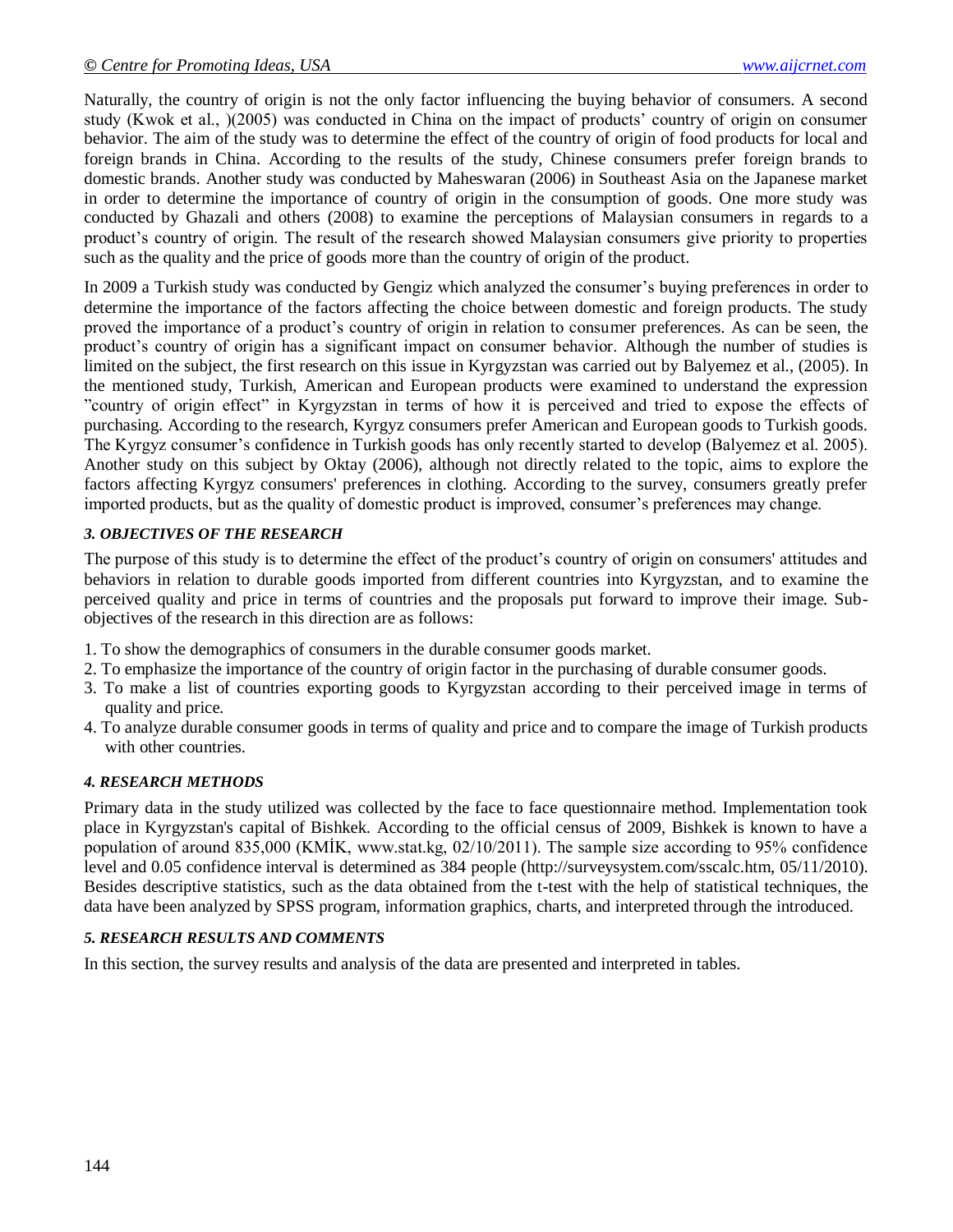| <b>Distribution by Gender</b>         | <b>Frequency</b> | Percent        |
|---------------------------------------|------------------|----------------|
| Men                                   | 186              | 48.4           |
| Women                                 | 198              | 51.6           |
| Total                                 | 384              | 100.0          |
| <b>Distribution by Age</b>            | <b>Frequency</b> | <b>Percent</b> |
| $20 - 24$                             | 90               | 23.4           |
| 25-29                                 | 61               | 15.9           |
| $30 - 34$                             | 86               | 22.4           |
| 35-39                                 | 66               | 17.2           |
| 40 and over                           | 81               | 21.1           |
| Total                                 | 384              | 100.0          |
| <b>Distribution by Marital Status</b> | <b>Frequency</b> | <b>Percent</b> |
| Single                                | 182              | 47.4           |
| Married                               | 202              | 52.6           |
| Total                                 | 384              | 100.0          |

### **Table 1: Demographic Characteristics of Participants**

As shown in the table above the gender distribution of participants is 52% female, with the remaining 48% composed of men. Age distribution of respondents: 20 to 24 age group, 23%; 25-29 age group, 16%; 30-34 age group, 22%; 35-39 age group, 17%; and 21% of the group corresponds to the age of 40 years and over. Looking at the distribution according to marital status among the study participants, 53% were married, 47% were single.

| <b>Distribution of Educational Status</b> | <b>Frequency</b> | Percentage |
|-------------------------------------------|------------------|------------|
| High school                               | 50               | 13.0       |
| <b>Associate Degree</b>                   | 74               | 19.3       |
| Undergraduate                             | 100              | 26.0       |
| Graduate                                  | 160              | 41.7       |
| Total                                     | 384              | 100.0      |
| <b>Distribution of Income Status</b>      | <b>Frequency</b> | Percentage |
| Less than $150001$                        | 227              | 59.1       |
| More than 15 000                          | 157              | 40.9       |
| Total                                     | 384              | 100.0      |
| <b>Distribution of Social Status</b>      | <b>Frequency</b> | Percentage |
| Officer                                   | 85               | 22.1       |
| Workers                                   | 95               | 24.7       |
| Artisan                                   | 57               | 14.8       |
| Student                                   | 80               | 20.8       |
| Retired                                   | 16               | 4.2        |
| Unemployed                                | 23               | 6.0        |
| Others                                    | 28               | 7.3        |
| Total                                     | 384              | 100.0      |

### **Table2: Demographic Characteristics of Participants**

The participants' level of education consisted of 42% with a graduate degree, 45% with an undergraduate or associate degree, and 13% with a high school level education. In relation to income distribution, 59% of participants had a monthly family income less than 15,000 som. This figure corresponds to approximately \$320. Looking at the working status of the participants, it is composed of 22% of civil servants, 25% of workers, 15% of the trades, 21% of are students and the remaining 17% unemployed, retired, and others.

 $\overline{a}$ 

<sup>&</sup>lt;sup>1</sup> 1 USA  $\$ = 47,48$  Som, KR National Bank,  $\frac{http://www.nbkr.kg}{http://www.nbkr.kg}, 16.03.2011$ .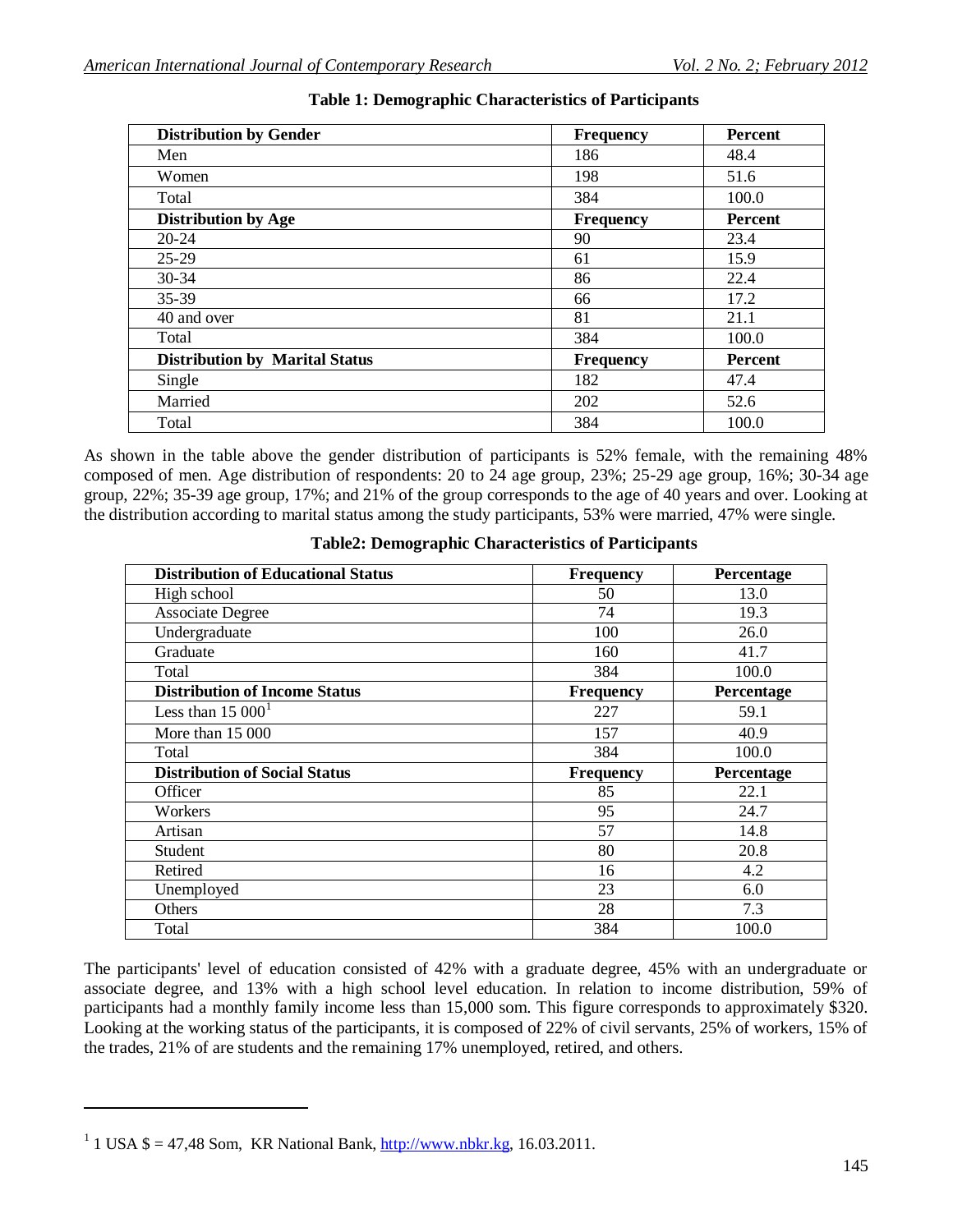| $N_2$          | <b>Questions</b>                                                                                         | N   | Min <sup>2</sup> | Max <sup>3</sup> | <b>Mean</b> | Std. Dev. | Sig. |
|----------------|----------------------------------------------------------------------------------------------------------|-----|------------------|------------------|-------------|-----------|------|
| 1              | In purchasing durable goods the brand of the<br>product is important to me                               | 384 | 1.00             | 5.00             | 2.166       | 1.2019    | .000 |
| 2              | While buying durable goods I pay attention to the<br>country of origin of the product                    | 384 | 1.00             | 5.00             | 2.203       | 1.0720    | .000 |
| 3              | The country of origin gives an idea about the<br>product quality                                         | 384 | 1.00             | 5.00             | 2.278       | 1.0260    | .000 |
| $\overline{4}$ | While buying durable goods the product price is<br>more important than the country of origin             | 384 | 1.00             | 5.00             | 2.854       | 1.3766    | .039 |
| 5              | While buying durable goods the product's functions<br>are more important than the country of origin      | 384 | 1.00             | 5.00             | 2.421       | 1.1759    | .000 |
| 6              | While buying durable goods the product's design is<br>more important than the country of origin          | 384 | 1.00             | 5.00             | 2.997       | 1.3509    | .970 |
| $\overline{7}$ | While buying durable goods the product's warranty<br>period is more important than the country of origin | 384 | 1.00             | 5.00             | 2.494       | 1.1895    | .000 |
| 8              | While buying durable goods the product's user<br>guide is more important than the country of origin      | 384 | 1.00             | 5.00             | 3.010       | 1.2536    | .871 |
| 9              | While buying durable goods the product's discounts<br>are more important than the country of origin      | 384 | 1.00             | 5.00             | 3.268       | 1.3318    | .000 |
| 10             | While buying durable goods the product's payment<br>terms are more important than the country of origin  | 384 | 1.00             | 5.00             | 3.393       | 1.3418    | .000 |

### **Table 3: Descriptive Statistics on the Importance of Country of Origin in the Preference of Durable Goods and the Differences Related to the T-3 test results**

There are various factors which affect the choice of participants when buying durable goods: The product's brand (mean 2.1, standard deviation 1.201, Sig. 0,000) and the country of origin (mean 2.2, standard deviation 1.072, Sig. 0,000) are two of the most crucial properties. Customers believe that the product's country of origin defines the quality of the goods. On the other side, the changing price has proven to be a more crucial factor than the product's country of origin. As the income level of the country is low this indicator is obvious. Similarly, the product functions (mean 2.4, standard deviation, 1,175, Sig. 0.000) and the warranty period (mean 2.4, standard deviation, 1,189, Sig. 0.000) are important priorities. There were not clear results on whether the design and the user's guide book of the product play significant role in purchasing durable goods. The product's country of origin, in the face of factors however, appears to be a more important factor than sales discounts (average 3.2, standard deviation, 1,331, Sig. 0.000), and payment terms (mean 3.4, standard deviation, 1,341, Sig. 0.000)

| $N_2$ | <b>Countries</b> | Quality (Total 384 %) | <b>Total</b>  |     |     |
|-------|------------------|-----------------------|---------------|-----|-----|
|       |                  | High                  | <b>Medium</b> | Low |     |
|       | Europe           | 69                    | 27            |     | 100 |
|       | Japan            | 67                    | 30            |     | 100 |
|       | US               | 60                    | 38            |     | 100 |
|       | Russia           | 46                    | 51            |     | 100 |
|       | Turkey           | 45                    | 53            |     | 100 |
| 6     | Korea            | 40                    | 53            |     | 100 |
|       | Thailand         | 15                    | 62            | 23  | 100 |
|       | China            |                       | 27            | 68  | 100 |

According to the table, countries exporting durable goods rank in terms of perceived quality as follows: European (69% of participants states these products as high-quality), Japan (67%), the United States (60%), Russia (% 46). Turkey is fifth among the exporting countries (45%) and China ( 5%) .

 $\overline{a}$ 

 $2$  1- Absolutely agree

<sup>&</sup>lt;sup>3</sup> 5-Absolutely disagree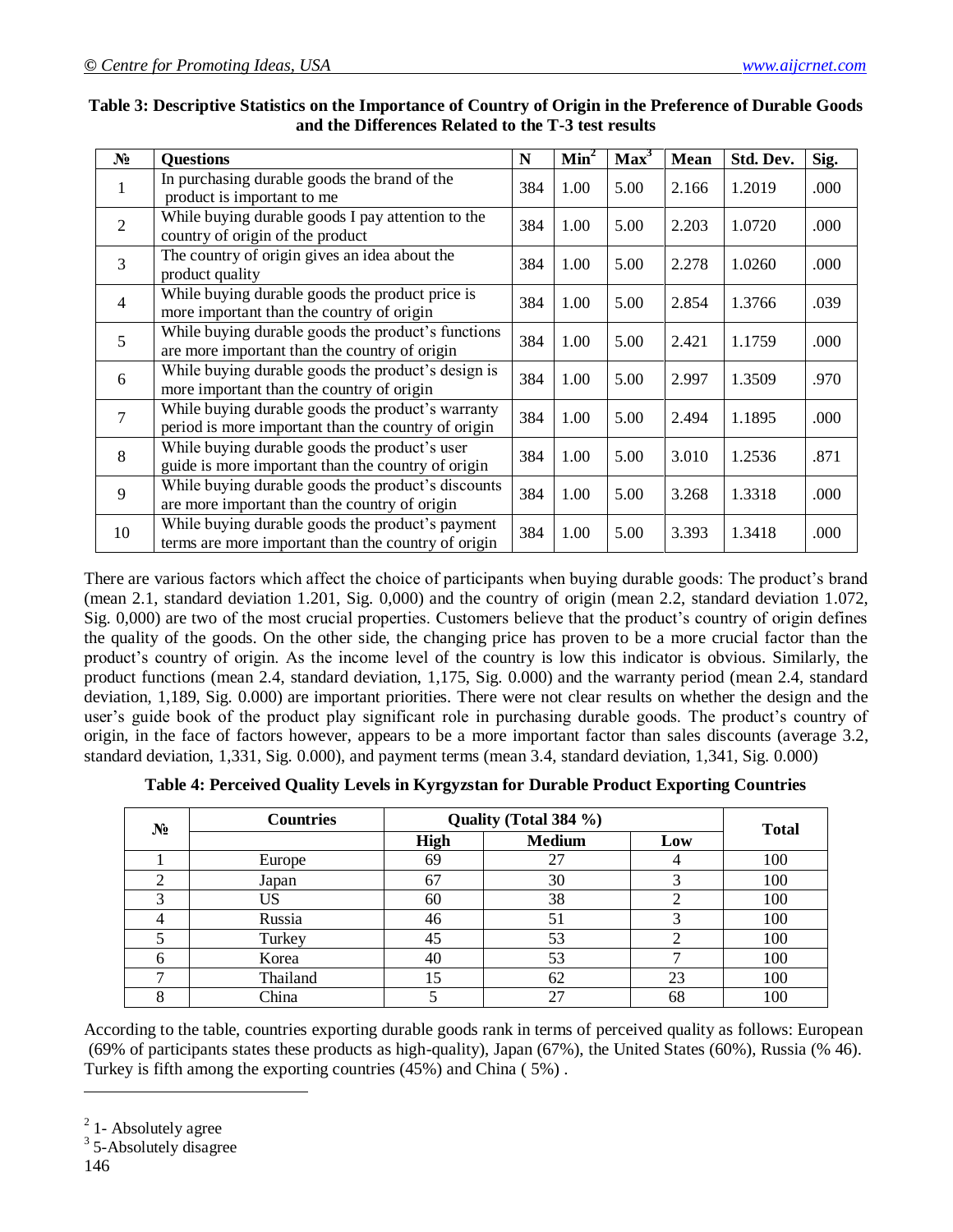| No | <b>Countires</b> | Price (Total 384 %) | <b>Total</b>  |     |     |
|----|------------------|---------------------|---------------|-----|-----|
|    |                  | <b>High</b>         | <b>Medium</b> | Low |     |
|    | Europe           | 75                  | 24            |     | 100 |
|    | US               | 74                  | 24            |     | 100 |
|    | Japan            | 59                  | 38            |     | 100 |
|    | Turkey           | 57                  | 41            |     | 100 |
|    | Korea            | 31                  | 62            |     | 100 |
| 6  | Russia           | 21                  | 74            |     | 100 |
|    | Thailand         | 10                  | 63            | 27  | 100 |
|    | China            |                     | 23            | 74  | 100 |

| Table 5: The Durable Product Exporting Countries by Levels of Perceived Price in Kyrgyzstan |  |  |  |
|---------------------------------------------------------------------------------------------|--|--|--|
|---------------------------------------------------------------------------------------------|--|--|--|

In terms of prices the following countries were compared and Europe (75%), United States (74%), Japan (59%). Turkey in this sequence is after Japan (57%) and is in the 4<sup>th</sup> place. In terms of quality Turkish products is low in quality but high in price compared to products of Russian origin. Russia in this ranking (21%) and is in the  $6<sup>th</sup>$ place. Meanwhile, China (3%) is the last.

| <b>Perceived Quality</b> |          | Average | N   | Std. Sap | <b>Stan. Error</b> | Sig. |
|--------------------------|----------|---------|-----|----------|--------------------|------|
| Pair 1                   | Turkey   | 1.5729  | 384 | .54067   | .02759             | .000 |
|                          | China    | 2.6380  | 384 | .56597   | .02888             |      |
| Pair 2                   | Turkey   | 1.5729  | 384 | .54067   | .02759             | .830 |
|                          | Russia   | 1.5651  | 384 | .55122   | .02813             |      |
| Pair 3                   | Turkey   | 1.5729  | 384 | .54067   | .02759             | .000 |
|                          | Japan    | 1.3646  | 384 | .54786   | .02796             |      |
| Pair 4                   | Turkey   | 1.5729  | 384 | .54067   | .02759             | .000 |
|                          | Europe   | 1.3411  | 384 | .54151   | .02763             |      |
| Pair 5                   | Turkey   | 1.5729  | 384 | .54067   | .02759             | .000 |
|                          | US       | 1.4271  | 384 | .54067   | .02759             |      |
| Pair 6                   | Turkey   | 1.5729  | 384 | .54067   | .02759             | .010 |
|                          | Korea    | 1.6771  | 384 | .60881   | .03107             |      |
| Pair 7                   | Turkey   | 1.5729  | 384 | .54067   | .02759             | .000 |
|                          | Thailand | 2.0859  | 384 | .60925   | .03109             |      |

**Table 6: Turkey and Other Countries in Terms of Differences in the Perceived Quality Testing**

In order to compare durable goods of Turkish origin with the goods from other countries, the T-Test was used. As shown in the table above it includes the details of the Turkish and Russian origin products which have no significant difference in perceived quality (Sig. 0.830). All other comparisons are significantly different. With very little difference in quality, the durable goods from Turkey appear to be lower in quality than European, Japanese and the American products but at the same time Turkish goods' quality is higher than Korean, Thai and Chinese durable goods.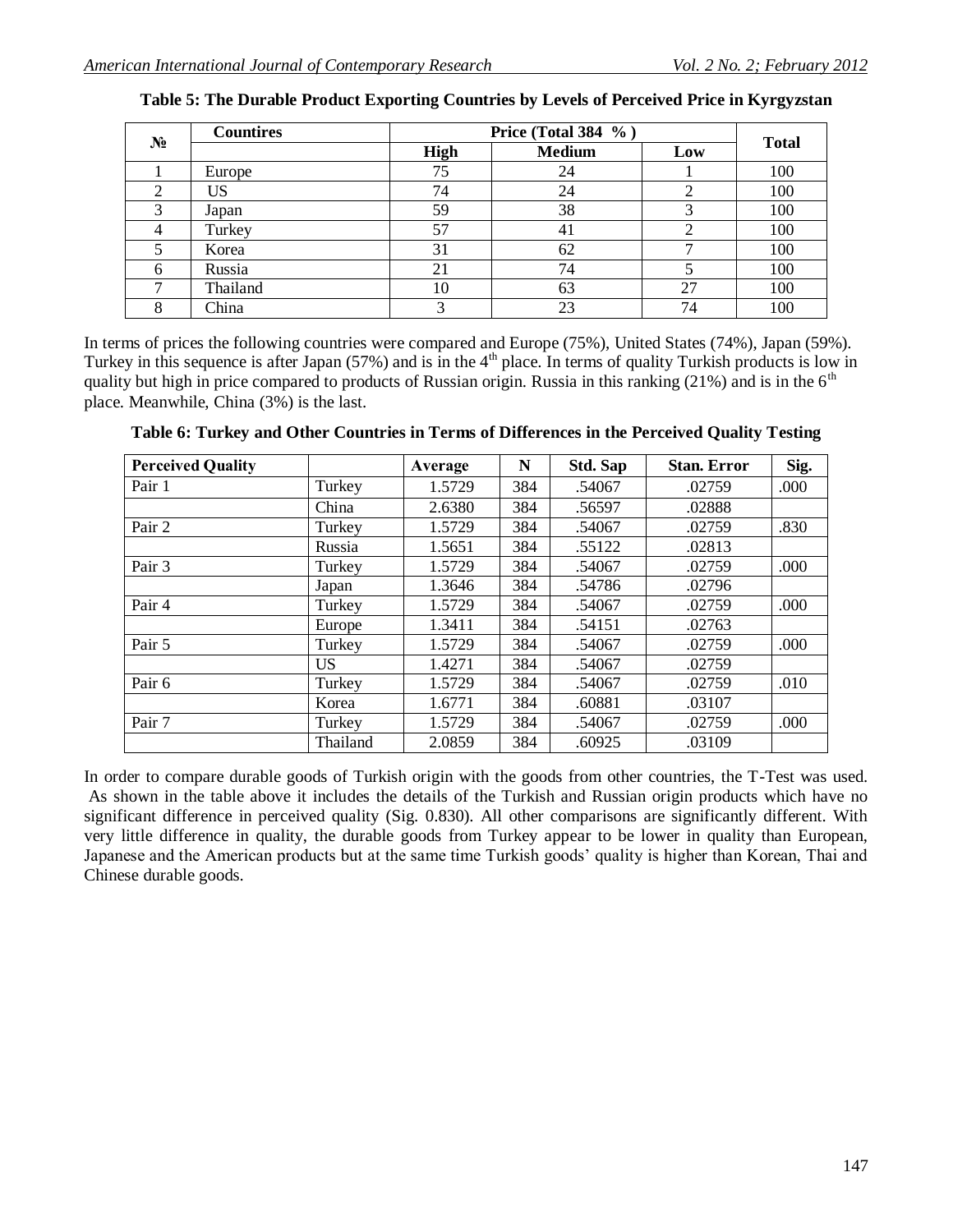| Perceived Price |           | Avarage | N   | <b>Std. Stan</b> | <b>Stan. Error</b> | Sig. |
|-----------------|-----------|---------|-----|------------------|--------------------|------|
| Pair 1          | Turkey    | 1.4583  | 384 | .54398           | .02776             | .000 |
|                 | China     | 2.7109  | 384 | .51837           | .02645             |      |
| Pair 2          | Turkey    | 1.4583  | 384 | .54398           | .02776             | .000 |
|                 | Russia    | 1.8411  | 384 | .48827           | .02492             |      |
| Pair 3          | Turkey    | 1.4583  | 384 | .54398           | .02776             | .486 |
|                 | Japan     | 1.4297  | 384 | .54101           | .02761             |      |
| Pair 4          | Turkey    | 1.4583  | 384 | .54398           | .02776             | .000 |
|                 | Europe    | 1.2630  | 384 | .46393           | .02368             |      |
| Pair 5          | Turkey    | 1.4583  | 384 | .54398           | .02776             | .000 |
|                 | <b>US</b> | 1.2839  | 384 | .49557           | .02529             |      |
| Pair 6          | Turkey    | 1.4583  | 384 | .54398           | .02776             | .000 |
|                 | Korea     | 1.7526  | 384 | .56323           | .02874             |      |
| Pair 7          | Turkey    | 1.4583  | 384 | .54398           | .02776             | .000 |
|                 | Thailand  | 2.1641  | 384 | .58854           | .03003             |      |

| Table 7: The testing between Turkey and Other Countries in Terms of Differences in Price |  |  |  |
|------------------------------------------------------------------------------------------|--|--|--|
|------------------------------------------------------------------------------------------|--|--|--|

On the other side, according to T-Testing results which was done to compare the prices between Turkish goods and non-Turkish ones there is no significant difference in prices between Turkish and Japanese durable goods (Sig. 0,486). All other comparisons are significantly different. Products of Turkish origin are slightly lower in price than European, Japanese and American products and higher than Korean, Thai and Chinese goods

### *6. CONCLUSION AND RECOMMENDATIONS*

Analyzing and investigating the attitudes and behaviors of consumers of durable goods in Kyrgyzstan is not only an advantage for companies marketing such products here but is also effective for countries which produce them. As well as factors such as the price, quality, functionality, the producer country's image is also a significant factor in investigating consumer behaviors. In order to be successful in international trade the companies need to know the image of the product's country of origin, and if the image is negative they need to take necessary precautions. European, American and Japanese goods in Kyrgyzstan rank higher both in the quality of products and the price compared to other countries. Korean, Thai and Chinese products are comparatively low in price and quality of the product. According to the study, the Turkish durable goods are ranked to be in the middle among eight countries. In this context, the following suggestions for exporting countries and businesses can be made. First, the scope of this issue requires more extensive investigations. Products produced in China, Thailand and Korea have a perceived low level of quality in Kyrgyz market, so this factor should not be ignored. Naturally, with each passing day consumer market characteristics are changing, consumer income levels are growing, and tastes and preferences are not the same. Therefore, the activities to change the negative images should have already been started. Turkey is developing its relations with Central Asian Turkic Republics, and in particular is developing its economic and commercial relations with Kyrgyzstan. In the durable goods market of Kyrgyzstan, Turkish products play a significant role. However, the projects, applications and research in this field should be maintained and continued.